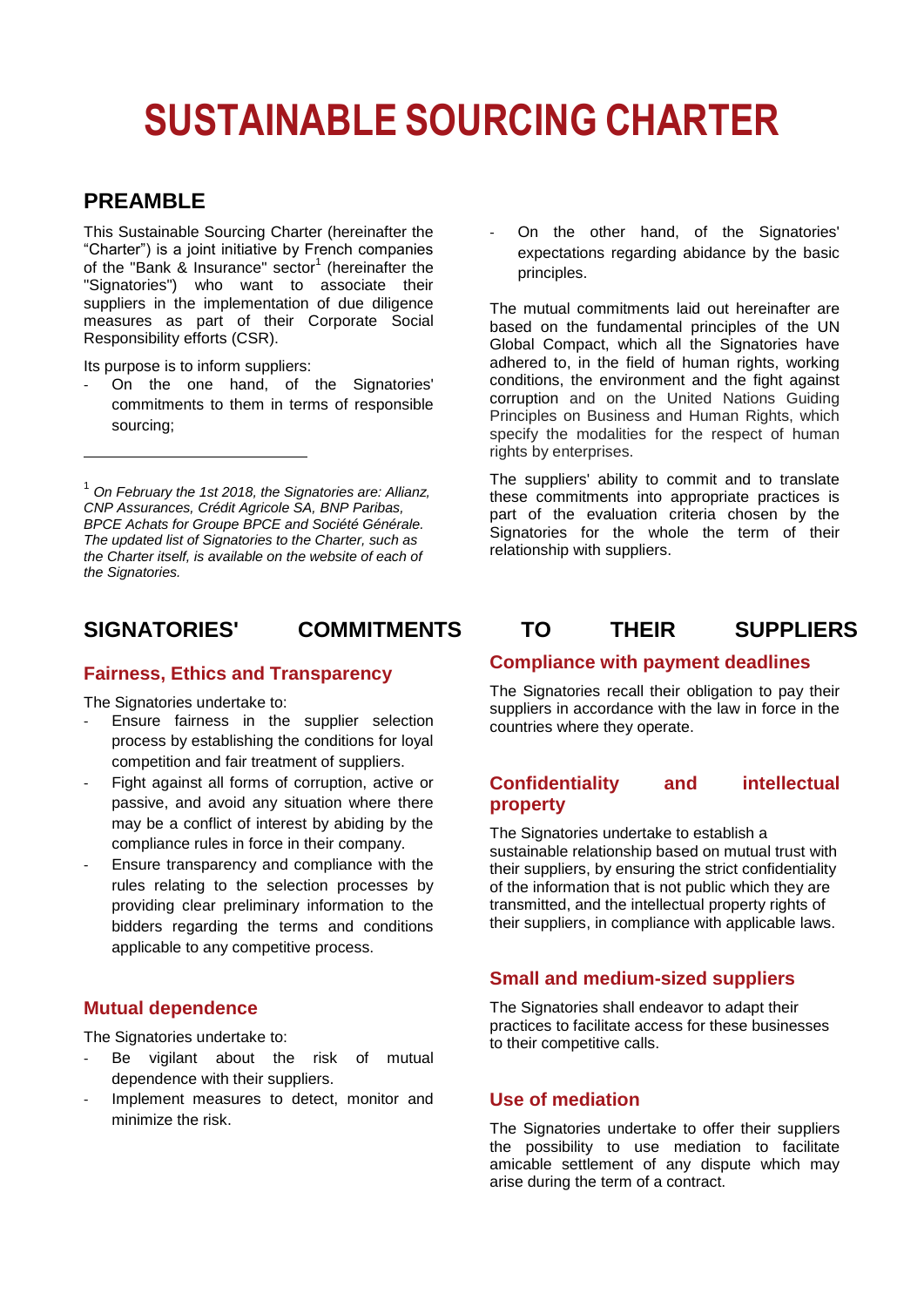# **SUPPLIERS' COMMITMENTS**

# **Environment**

The Signatories require that their suppliers undertake to:

- Comply with the environmental laws and regulations in force in the countries where they operate.
- Control and/or minimize the impacts of their activities on the environment, as regards consumption (water, energy and raw materials), greenhouse gas emissions, pollution (water, soil, air) and waste (selective sorting, recycling).
- Develop environmentally friendly technologies by limiting the environmental impact of the products and services over their whole lifecycle.

# **Human rights and labour law**

The Signatories require that their suppliers undertake to implement the United Nations Guiding Principles on Business and Human Rights. These Principles clarify the modalities of compliance, regardless of the countries where they operate, with the principles of the Universal Declaration of Human Rights (enacted by the UNO in 1948) and the Conventions of the International Labour Organisation (ILO) referred to in the appendix, including:

- The prohibition of forced or compulsory labor and ill-treatment of their employees. This includes the prohibition of any practice of modern slavery and trafficking in human beings $^2$ .
- The abolition of child labour.
- The absence of discrimination: there must be no distinction, exclusion or preference based on colour, gender, age, language, religion, sexual orientation or identity, national or social origin, opinion or handicap.
- Compliance with health and safety requirements by providing their employees with safe and proper work environment and conditions.
- Allocation of decent salary and working hours by paying a minimum wage that is sufficient to meet basic needs and compliant with the

1

regulations in force in the countries where they operate, as regards working hours and rest breaks.

Respect of the freedom of expression, the right to organise and the right to collective bargaining.

# **Business ethics**

The Signatories require that their suppliers undertake to abide by the laws and regulations relating to the principle of loyalty in force in the countries where they operate. It covers:

- Fight against corruption in all its forms, including extortion and bribery.
- Prohibition of all forms of anti-competitive practices (illegal agreements, abuse of a dominant position which may prevent, restrict or distort an effective competitive process).
- Compliance with the rules governing the confidentiality of information that is not public transmitted by the Signatories and the intellectual property rights.

# **Sub-contracting**

The Signatories require that their suppliers undertake to:

- Promote and ensure compliance with the principles of the charter by their suppliers and subcontractors.
- Implement a monitoring system enabling them to prevent and deal with any risk having an environmental and/or social impact across the whole supply chain.

# **Progress approach**

The Signatories require that their suppliers undertake to implement progress plans with regard to their social and environmental practices, and to transmit them.

# **Monitoring implementation of the Charter**

The Signatories require that their suppliers undertake to supply, documentary evidence of compliance with the principles laid out above and to welcome auditors (internal or external) commissioned by the Signatories to verify compliance with the Charter.

*<sup>2</sup> Ref. the Modern Slavery Act UK*